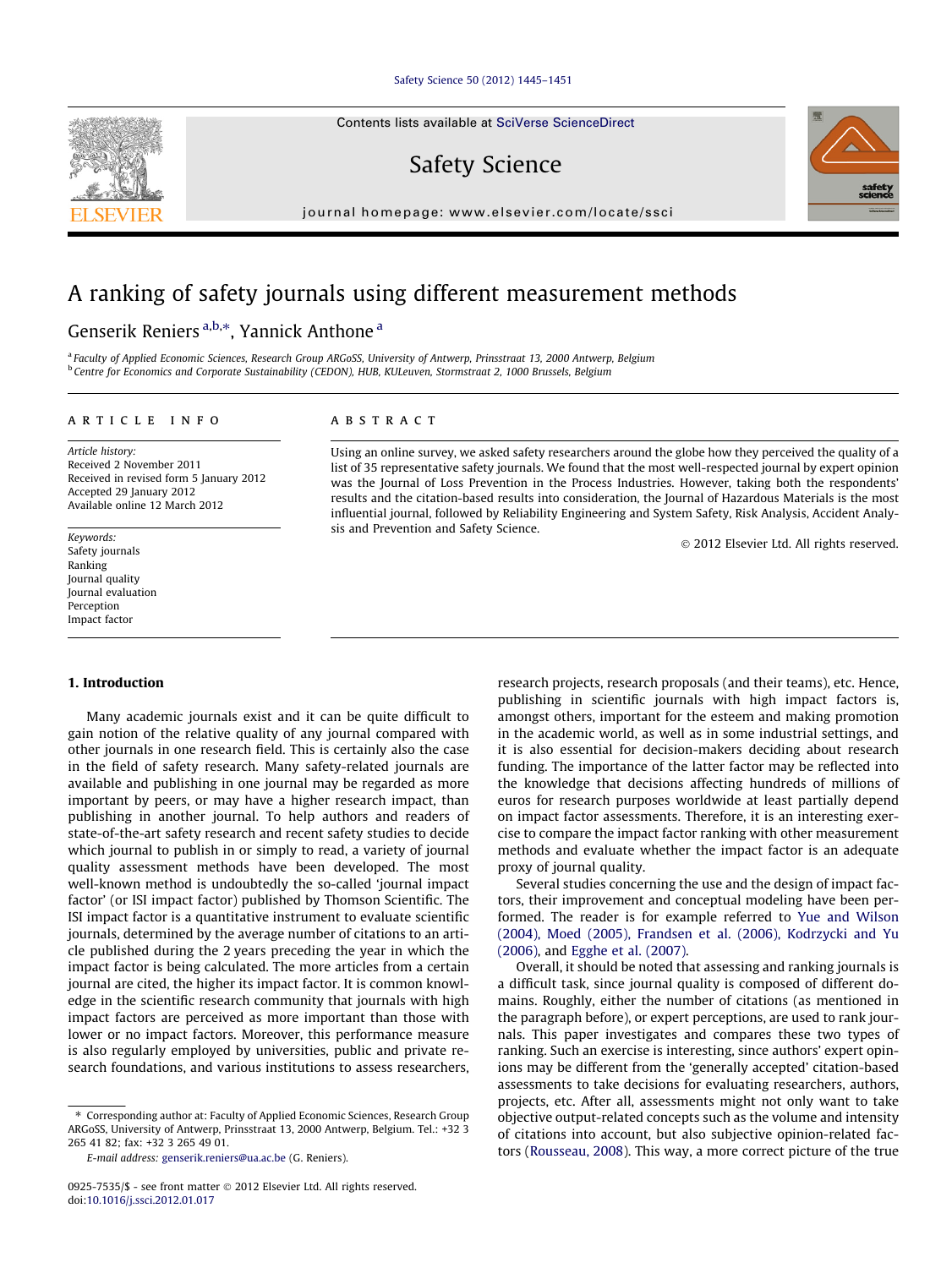quality of a safety-related journal is acquired. For example, some journals are more industry-oriented and therefore do not display high impact factors but are very highly regarded by the readership of safety journals, whereas other journals may display high impact factors, but are hardly read and/or appreciated by safety experts.

This article uses a survey to identify researchers' perceptions on the quality of safety journals. The Spearman's rank correlation test is used to this end. We also controlled for a potential bias, caused by the relative representation of the different nationalities (Europe, North-America and the Rest of the World). Furthermore, our paper investigates the level of correlation between the expert opinions rankings and the ISI impact factors rankings.

### 2. Methodology

Based on internet and literature, a list of safety journals was drafted. We limited the list to journals which are situated within the same research field, that is general safety journals and process safety journals, for the respondents of the survey to be able to compare them. For example, food safety journals or IT safety journals were not included in the list. The safety journal list is given in Table 1.

Table 1 also displays the 2009 impact factor, as well as the 5 year impact factor of the journals. The journal's abbreviation used throughout this article, is provided in the list.

Authors that published in any journal of the list 2 years prior to the study, were seen as possible respondents of the survey. A database of electronic author addresses (available online) was then composed, whereby authors could be linked to universities, research centers, industry, etc. The survey was electronically sent on 22 November 2010 to 826 researchers spread out all over the world. Table 2 illustrates the distribution of survey copies sent out in the world.

#### Table 1

Safety journal list used in the survey.

#### Table 2

Distribution of survey copies sent out worldwide.

|                   | Number of e-mails sent (absolute)<br>number) | Share of total<br>(%) |
|-------------------|----------------------------------------------|-----------------------|
| Africa            | 7                                            | 00.84                 |
| Asia              | 149                                          | 18.04                 |
| Europe            | 312                                          | 37.78                 |
| North-<br>America | 321                                          | 38.86                 |
| Oceania           | 26                                           | 03.15                 |
| South<br>America  | 11                                           | 01.33                 |
| Total             | 826                                          | 100                   |

To increase the response rate of the survey, a reminder was sent on 14 February 2011. The respondents were asked to indicate for 35 journals (see Table 1) whether they considered the journal to belong to the top or subtop in the field of safety. We did not include an explicit definition of what constitutes a top or subtop journal and thus allow each expert to form his/her own opinion. This is standard practice in perception-based studies since these differences in opinion are exactly what such studies wants to uncover. The respondents needed to assess journals with a score of 1 ('Top'), 2 ('Subtop'), or 3 ('Other').

## 3. Results

The results of the survey are presented in this section. On March 15, 2011, 68 answers were received, representing a response rate of 8.23%. In spite of the initial expectations and novelty of Web-based surveys that led to high response rates (in many cases much higher than traditional survey methods such as postal or telephone

| Accident Analysis and Prevention<br>AAP<br>2.167<br>1.647<br>American Society of Safety Engineers Journal<br><b>ASSEI</b><br>$\overline{a}$<br><b>Chemical Engineering Progress</b><br><b>CEP</b><br>0.515<br>0.415<br>Chemical Health and Safety<br><b>CHS</b><br>$\equiv$<br>Clean Technologies and Environmental Policy<br><b>CTEP</b><br>1.016<br>Disaster Advances<br>DA<br>0.138<br>Disaster Prevention and Management<br><b>DPM</b><br>$\overline{\phantom{0}}$<br>Ecotoxicology and Environmental Safety<br><b>EES</b><br>2.674<br>2.133<br>Environmental Health Perspectives<br><b>EHP</b><br>6.191<br>7.103<br>Environmental Progress and Sustainable Energy<br><b>EPSE</b><br>$\equiv$<br>$\overline{a}$<br>Fire Safety Journal<br><b>FSI</b><br>1.259<br>1.384<br>Health, Risk and Society<br><b>HRS</b><br>1.328<br>1.588<br>Human and Ecological Risk Assessment<br><b>HERA</b><br>1.528<br>1.311<br>International Journal of Emergency Management<br><b>IJEM</b><br>$\overline{\phantom{0}}$<br>$\overline{\phantom{0}}$<br>International Journal of Environmental Health Research<br><b>IJEHR</b><br>1.066<br>1.214<br>0.781<br>International Journal of Environmental Research and Public Health<br><b>IJERPH</b><br>0.790<br>International Journal of Reliability, Quality and Safety Engineering<br><b>IJRQSE</b><br>$\overline{a}$<br>$\overline{\phantom{m}}$<br>International Journal of Risk Assessment and Management<br><b>IJRAM</b><br>$\equiv$<br><b>Iournal of Cleaner Production</b><br><b>ICP</b><br>1.867<br>2.105<br>Journal of Contingencies and Crisis Management<br><b>ICCM</b><br>$\overline{a}$<br>$\equiv$<br>Journal of Environmental Health Research<br><b>IEHR</b><br>0.812<br>0.817<br><b>Journal of Hazardous Materials</b><br><b>IHM</b><br>4.144<br>4.360<br>Journal of Loss Prevention in the Process Industries<br><b>ILPPI</b><br>0.810<br>1.014<br><b>JOSE</b><br>Journal of Occupational Safety and Ergonomics<br>0.407<br>$\overline{\phantom{0}}$<br><b>Iournal of Risk Research</b><br><b>IRR</b><br>0.569<br>0.987<br>Journal of Safety Research<br><b>ISR</b><br>1.340<br>1.617<br>Open Occupational Health and Safety Journal<br><b>OOHSI</b><br>$\overline{\phantom{0}}$<br>$\overline{\phantom{0}}$ |
|---------------------------------------------------------------------------------------------------------------------------------------------------------------------------------------------------------------------------------------------------------------------------------------------------------------------------------------------------------------------------------------------------------------------------------------------------------------------------------------------------------------------------------------------------------------------------------------------------------------------------------------------------------------------------------------------------------------------------------------------------------------------------------------------------------------------------------------------------------------------------------------------------------------------------------------------------------------------------------------------------------------------------------------------------------------------------------------------------------------------------------------------------------------------------------------------------------------------------------------------------------------------------------------------------------------------------------------------------------------------------------------------------------------------------------------------------------------------------------------------------------------------------------------------------------------------------------------------------------------------------------------------------------------------------------------------------------------------------------------------------------------------------------------------------------------------------------------------------------------------------------------------------------------------------------------------------------------------------------------------------------------------------------------------------------------------------------------------------------------------------------------------------------------------------------------------------------------------------------------------------------------|
|                                                                                                                                                                                                                                                                                                                                                                                                                                                                                                                                                                                                                                                                                                                                                                                                                                                                                                                                                                                                                                                                                                                                                                                                                                                                                                                                                                                                                                                                                                                                                                                                                                                                                                                                                                                                                                                                                                                                                                                                                                                                                                                                                                                                                                                               |
|                                                                                                                                                                                                                                                                                                                                                                                                                                                                                                                                                                                                                                                                                                                                                                                                                                                                                                                                                                                                                                                                                                                                                                                                                                                                                                                                                                                                                                                                                                                                                                                                                                                                                                                                                                                                                                                                                                                                                                                                                                                                                                                                                                                                                                                               |
|                                                                                                                                                                                                                                                                                                                                                                                                                                                                                                                                                                                                                                                                                                                                                                                                                                                                                                                                                                                                                                                                                                                                                                                                                                                                                                                                                                                                                                                                                                                                                                                                                                                                                                                                                                                                                                                                                                                                                                                                                                                                                                                                                                                                                                                               |
|                                                                                                                                                                                                                                                                                                                                                                                                                                                                                                                                                                                                                                                                                                                                                                                                                                                                                                                                                                                                                                                                                                                                                                                                                                                                                                                                                                                                                                                                                                                                                                                                                                                                                                                                                                                                                                                                                                                                                                                                                                                                                                                                                                                                                                                               |
|                                                                                                                                                                                                                                                                                                                                                                                                                                                                                                                                                                                                                                                                                                                                                                                                                                                                                                                                                                                                                                                                                                                                                                                                                                                                                                                                                                                                                                                                                                                                                                                                                                                                                                                                                                                                                                                                                                                                                                                                                                                                                                                                                                                                                                                               |
|                                                                                                                                                                                                                                                                                                                                                                                                                                                                                                                                                                                                                                                                                                                                                                                                                                                                                                                                                                                                                                                                                                                                                                                                                                                                                                                                                                                                                                                                                                                                                                                                                                                                                                                                                                                                                                                                                                                                                                                                                                                                                                                                                                                                                                                               |
|                                                                                                                                                                                                                                                                                                                                                                                                                                                                                                                                                                                                                                                                                                                                                                                                                                                                                                                                                                                                                                                                                                                                                                                                                                                                                                                                                                                                                                                                                                                                                                                                                                                                                                                                                                                                                                                                                                                                                                                                                                                                                                                                                                                                                                                               |
|                                                                                                                                                                                                                                                                                                                                                                                                                                                                                                                                                                                                                                                                                                                                                                                                                                                                                                                                                                                                                                                                                                                                                                                                                                                                                                                                                                                                                                                                                                                                                                                                                                                                                                                                                                                                                                                                                                                                                                                                                                                                                                                                                                                                                                                               |
|                                                                                                                                                                                                                                                                                                                                                                                                                                                                                                                                                                                                                                                                                                                                                                                                                                                                                                                                                                                                                                                                                                                                                                                                                                                                                                                                                                                                                                                                                                                                                                                                                                                                                                                                                                                                                                                                                                                                                                                                                                                                                                                                                                                                                                                               |
|                                                                                                                                                                                                                                                                                                                                                                                                                                                                                                                                                                                                                                                                                                                                                                                                                                                                                                                                                                                                                                                                                                                                                                                                                                                                                                                                                                                                                                                                                                                                                                                                                                                                                                                                                                                                                                                                                                                                                                                                                                                                                                                                                                                                                                                               |
|                                                                                                                                                                                                                                                                                                                                                                                                                                                                                                                                                                                                                                                                                                                                                                                                                                                                                                                                                                                                                                                                                                                                                                                                                                                                                                                                                                                                                                                                                                                                                                                                                                                                                                                                                                                                                                                                                                                                                                                                                                                                                                                                                                                                                                                               |
|                                                                                                                                                                                                                                                                                                                                                                                                                                                                                                                                                                                                                                                                                                                                                                                                                                                                                                                                                                                                                                                                                                                                                                                                                                                                                                                                                                                                                                                                                                                                                                                                                                                                                                                                                                                                                                                                                                                                                                                                                                                                                                                                                                                                                                                               |
|                                                                                                                                                                                                                                                                                                                                                                                                                                                                                                                                                                                                                                                                                                                                                                                                                                                                                                                                                                                                                                                                                                                                                                                                                                                                                                                                                                                                                                                                                                                                                                                                                                                                                                                                                                                                                                                                                                                                                                                                                                                                                                                                                                                                                                                               |
|                                                                                                                                                                                                                                                                                                                                                                                                                                                                                                                                                                                                                                                                                                                                                                                                                                                                                                                                                                                                                                                                                                                                                                                                                                                                                                                                                                                                                                                                                                                                                                                                                                                                                                                                                                                                                                                                                                                                                                                                                                                                                                                                                                                                                                                               |
|                                                                                                                                                                                                                                                                                                                                                                                                                                                                                                                                                                                                                                                                                                                                                                                                                                                                                                                                                                                                                                                                                                                                                                                                                                                                                                                                                                                                                                                                                                                                                                                                                                                                                                                                                                                                                                                                                                                                                                                                                                                                                                                                                                                                                                                               |
|                                                                                                                                                                                                                                                                                                                                                                                                                                                                                                                                                                                                                                                                                                                                                                                                                                                                                                                                                                                                                                                                                                                                                                                                                                                                                                                                                                                                                                                                                                                                                                                                                                                                                                                                                                                                                                                                                                                                                                                                                                                                                                                                                                                                                                                               |
|                                                                                                                                                                                                                                                                                                                                                                                                                                                                                                                                                                                                                                                                                                                                                                                                                                                                                                                                                                                                                                                                                                                                                                                                                                                                                                                                                                                                                                                                                                                                                                                                                                                                                                                                                                                                                                                                                                                                                                                                                                                                                                                                                                                                                                                               |
|                                                                                                                                                                                                                                                                                                                                                                                                                                                                                                                                                                                                                                                                                                                                                                                                                                                                                                                                                                                                                                                                                                                                                                                                                                                                                                                                                                                                                                                                                                                                                                                                                                                                                                                                                                                                                                                                                                                                                                                                                                                                                                                                                                                                                                                               |
|                                                                                                                                                                                                                                                                                                                                                                                                                                                                                                                                                                                                                                                                                                                                                                                                                                                                                                                                                                                                                                                                                                                                                                                                                                                                                                                                                                                                                                                                                                                                                                                                                                                                                                                                                                                                                                                                                                                                                                                                                                                                                                                                                                                                                                                               |
|                                                                                                                                                                                                                                                                                                                                                                                                                                                                                                                                                                                                                                                                                                                                                                                                                                                                                                                                                                                                                                                                                                                                                                                                                                                                                                                                                                                                                                                                                                                                                                                                                                                                                                                                                                                                                                                                                                                                                                                                                                                                                                                                                                                                                                                               |
|                                                                                                                                                                                                                                                                                                                                                                                                                                                                                                                                                                                                                                                                                                                                                                                                                                                                                                                                                                                                                                                                                                                                                                                                                                                                                                                                                                                                                                                                                                                                                                                                                                                                                                                                                                                                                                                                                                                                                                                                                                                                                                                                                                                                                                                               |
|                                                                                                                                                                                                                                                                                                                                                                                                                                                                                                                                                                                                                                                                                                                                                                                                                                                                                                                                                                                                                                                                                                                                                                                                                                                                                                                                                                                                                                                                                                                                                                                                                                                                                                                                                                                                                                                                                                                                                                                                                                                                                                                                                                                                                                                               |
|                                                                                                                                                                                                                                                                                                                                                                                                                                                                                                                                                                                                                                                                                                                                                                                                                                                                                                                                                                                                                                                                                                                                                                                                                                                                                                                                                                                                                                                                                                                                                                                                                                                                                                                                                                                                                                                                                                                                                                                                                                                                                                                                                                                                                                                               |
|                                                                                                                                                                                                                                                                                                                                                                                                                                                                                                                                                                                                                                                                                                                                                                                                                                                                                                                                                                                                                                                                                                                                                                                                                                                                                                                                                                                                                                                                                                                                                                                                                                                                                                                                                                                                                                                                                                                                                                                                                                                                                                                                                                                                                                                               |
|                                                                                                                                                                                                                                                                                                                                                                                                                                                                                                                                                                                                                                                                                                                                                                                                                                                                                                                                                                                                                                                                                                                                                                                                                                                                                                                                                                                                                                                                                                                                                                                                                                                                                                                                                                                                                                                                                                                                                                                                                                                                                                                                                                                                                                                               |
|                                                                                                                                                                                                                                                                                                                                                                                                                                                                                                                                                                                                                                                                                                                                                                                                                                                                                                                                                                                                                                                                                                                                                                                                                                                                                                                                                                                                                                                                                                                                                                                                                                                                                                                                                                                                                                                                                                                                                                                                                                                                                                                                                                                                                                                               |
|                                                                                                                                                                                                                                                                                                                                                                                                                                                                                                                                                                                                                                                                                                                                                                                                                                                                                                                                                                                                                                                                                                                                                                                                                                                                                                                                                                                                                                                                                                                                                                                                                                                                                                                                                                                                                                                                                                                                                                                                                                                                                                                                                                                                                                                               |
| <b>PSEP</b><br>Process Safety and Environmental Protection<br>1.124<br>1.019                                                                                                                                                                                                                                                                                                                                                                                                                                                                                                                                                                                                                                                                                                                                                                                                                                                                                                                                                                                                                                                                                                                                                                                                                                                                                                                                                                                                                                                                                                                                                                                                                                                                                                                                                                                                                                                                                                                                                                                                                                                                                                                                                                                  |
| <b>PSP</b><br>Process Safety Progress<br>0.452<br>0.541                                                                                                                                                                                                                                                                                                                                                                                                                                                                                                                                                                                                                                                                                                                                                                                                                                                                                                                                                                                                                                                                                                                                                                                                                                                                                                                                                                                                                                                                                                                                                                                                                                                                                                                                                                                                                                                                                                                                                                                                                                                                                                                                                                                                       |
| <b>PS</b><br>Professional Safety<br>$-$<br>$\overline{\phantom{0}}$                                                                                                                                                                                                                                                                                                                                                                                                                                                                                                                                                                                                                                                                                                                                                                                                                                                                                                                                                                                                                                                                                                                                                                                                                                                                                                                                                                                                                                                                                                                                                                                                                                                                                                                                                                                                                                                                                                                                                                                                                                                                                                                                                                                           |
| Reliability Engineering and System Safety<br><b>RESS</b><br>1.908<br>2.305                                                                                                                                                                                                                                                                                                                                                                                                                                                                                                                                                                                                                                                                                                                                                                                                                                                                                                                                                                                                                                                                                                                                                                                                                                                                                                                                                                                                                                                                                                                                                                                                                                                                                                                                                                                                                                                                                                                                                                                                                                                                                                                                                                                    |
| <b>Risk Analysis</b><br><b>RA</b><br>1.953<br>2.474                                                                                                                                                                                                                                                                                                                                                                                                                                                                                                                                                                                                                                                                                                                                                                                                                                                                                                                                                                                                                                                                                                                                                                                                                                                                                                                                                                                                                                                                                                                                                                                                                                                                                                                                                                                                                                                                                                                                                                                                                                                                                                                                                                                                           |
| <b>RM</b><br>Risk Management<br>$\overline{\phantom{0}}$<br>$\overline{\phantom{0}}$                                                                                                                                                                                                                                                                                                                                                                                                                                                                                                                                                                                                                                                                                                                                                                                                                                                                                                                                                                                                                                                                                                                                                                                                                                                                                                                                                                                                                                                                                                                                                                                                                                                                                                                                                                                                                                                                                                                                                                                                                                                                                                                                                                          |
| <b>SS</b><br>Safety Science<br>1.220<br>1.426                                                                                                                                                                                                                                                                                                                                                                                                                                                                                                                                                                                                                                                                                                                                                                                                                                                                                                                                                                                                                                                                                                                                                                                                                                                                                                                                                                                                                                                                                                                                                                                                                                                                                                                                                                                                                                                                                                                                                                                                                                                                                                                                                                                                                 |
| Stochastic Environmental Research and Risk Assessment<br><b>SERRA</b><br>1.419<br>1.395                                                                                                                                                                                                                                                                                                                                                                                                                                                                                                                                                                                                                                                                                                                                                                                                                                                                                                                                                                                                                                                                                                                                                                                                                                                                                                                                                                                                                                                                                                                                                                                                                                                                                                                                                                                                                                                                                                                                                                                                                                                                                                                                                                       |